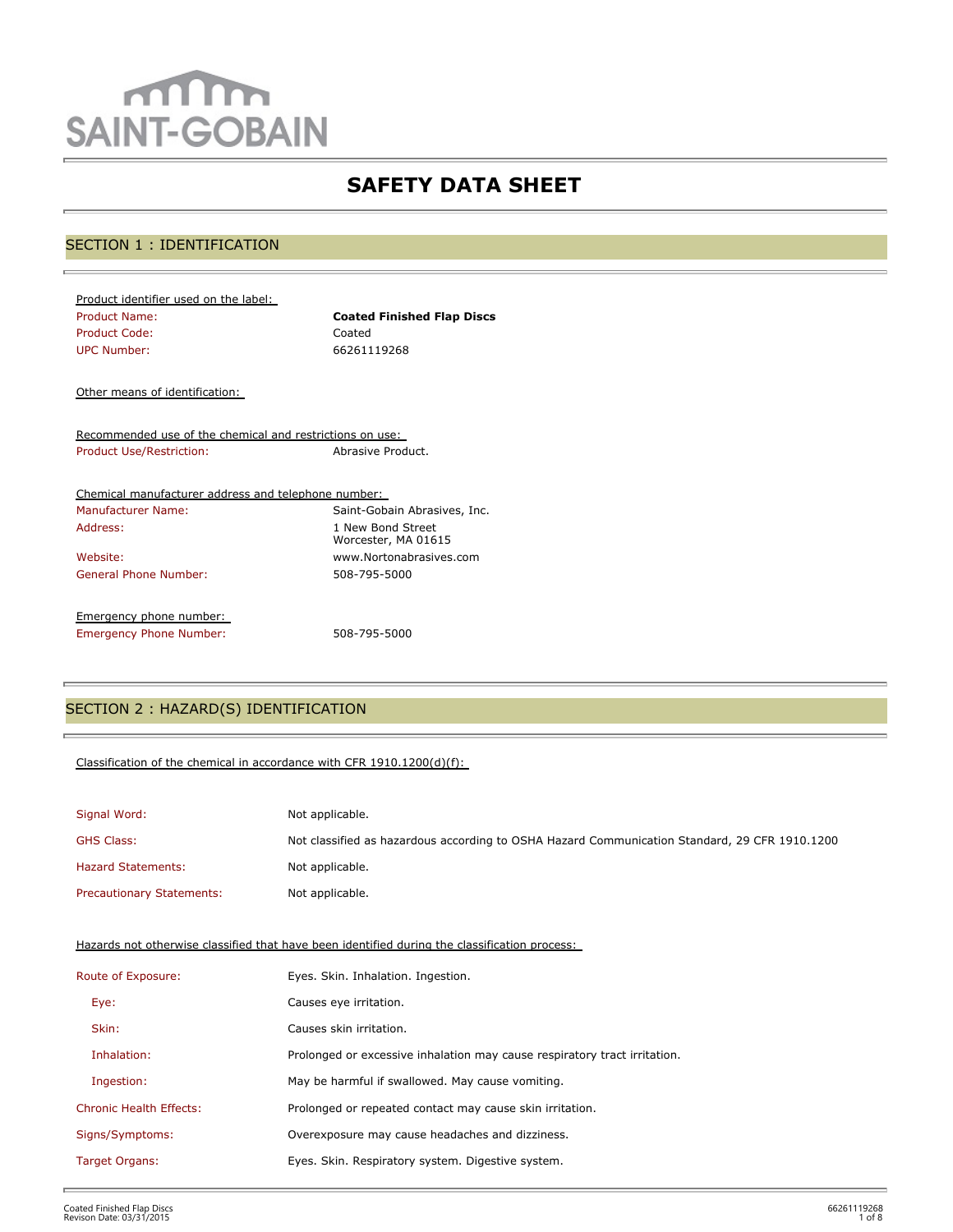#### SECTION 3 : COMPOSITION/INFORMATION ON INGREDIENTS

Mixtures: **Chemical Name CAS# Ingredient Percent EC Num.**  Starch 65996-63-6 1 - 5 by weight Aliphatic Amines **No Data No Data 1 - 5 by weight** Inorganic fluorides Not Applicable 5 - 10 by weight Animal Glue No Data **No Data** 1 - 5 by weight Cotton No Data No Data 10 - 30 by weight Zirconium dioxide 1314-23-4 1314-23-4 5 - 10 by weight 215-227-2 Epoxy resin 25068-38-6 5 - 10 by weight Calcium carbonate **1317-65-3** 5 - 10 by weight 315-279-6 Crystalline Silica, Quartz 14808-60-7 1 - 5 by weight 238-878-4 Aluminum Oxide, Non-fibrous 1344-28-1 1 1 0 - 30 by weight 215-691-6 Resin 9003-35-4 10 - 30 by weight

## SECTION 4 : FIRST AID MEASURES

#### Description of necessary measures:

| Eye Contact:         | Immediately flush eyes with plenty of water for at least 15 to 20 minutes. Ensure adequate flushing of the<br>eyes by separating the eyelids with fingers. Remove contacts if present and easy to do. Continue rinsing.<br>Get medical attention, if irritation or symptoms of overexposure persists. |
|----------------------|-------------------------------------------------------------------------------------------------------------------------------------------------------------------------------------------------------------------------------------------------------------------------------------------------------|
| <b>Skin Contact:</b> | Immediately wash skin with soap and plenty of water.<br>Get medical attention if irritation develops or persists.                                                                                                                                                                                     |
| Inhalation:          | If inhaled, remove to fresh air. If not breathing, give artificial respiration or give oxygen by trained<br>personnel. Seek immediate medical attention.                                                                                                                                              |
| Ingestion:           | If swallowed, do NOT induce vomiting. Call a physician or poison control center immediately. Never give<br>anything by mouth to an unconscious person.                                                                                                                                                |

Most important symptoms/effects, acute and delayed:

Other First Aid: Not applicable.

#### Indication of immediate medical attention and special treatment needed:

Note to Physicians: Not applicable.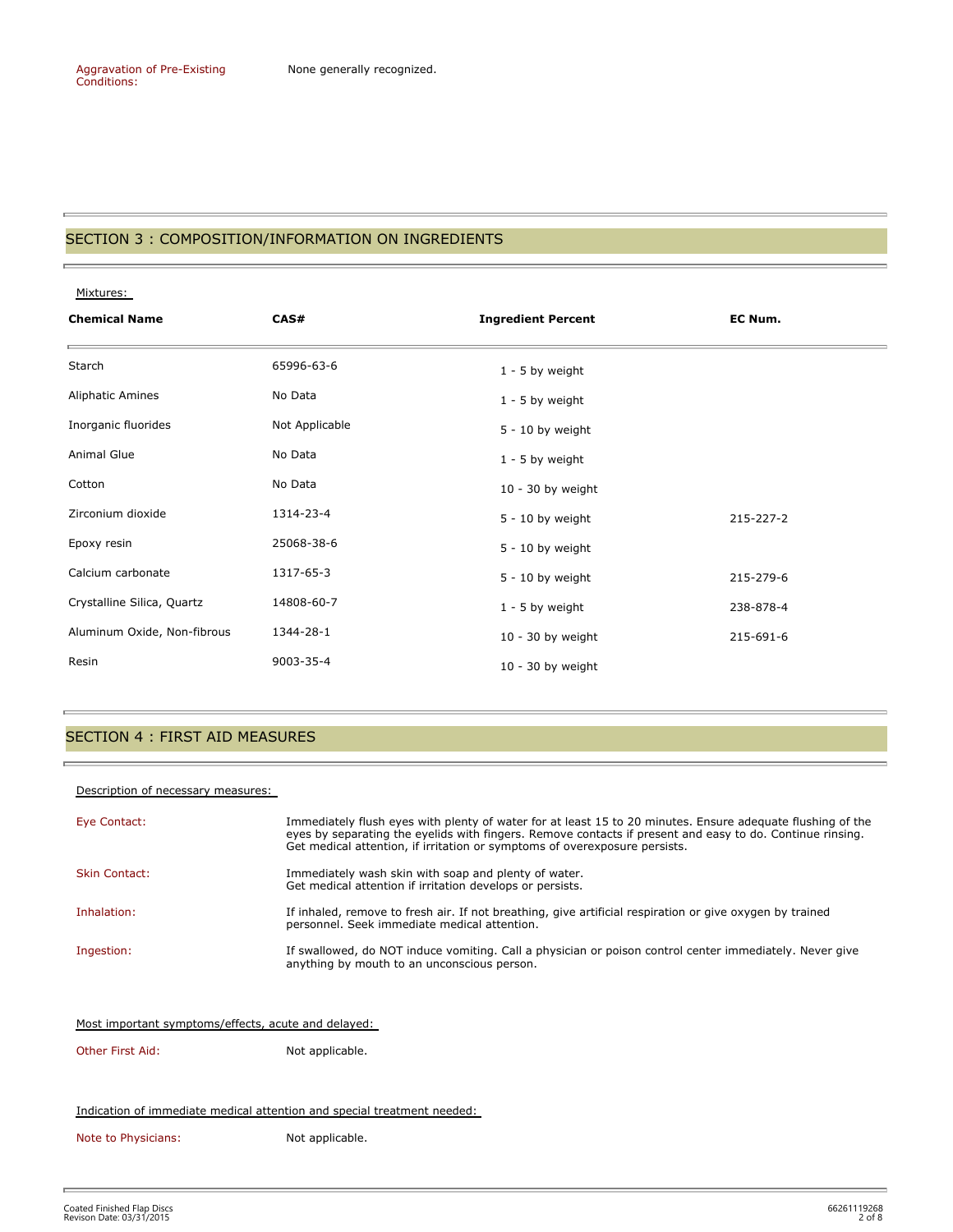## SECTION 5 : FIRE FIGHTING MEASURES

#### Suitable and unsuitable extinguishing media:

| Suitable Extinguishing Media:                                   | Use alcohol resistant foam, carbon dioxide, dry chemical, or water fog or spray when fighting fires<br>involving this material. |
|-----------------------------------------------------------------|---------------------------------------------------------------------------------------------------------------------------------|
| Unsuitable extinguishing media:                                 | Not applicable.                                                                                                                 |
|                                                                 |                                                                                                                                 |
| Specific hazards arising from the chemical:                     |                                                                                                                                 |
| <b>Hazardous Combustion</b><br>Byproducts:                      | Not applicable.                                                                                                                 |
| <b>Unusual Fire Hazards:</b>                                    | Not applicable.                                                                                                                 |
|                                                                 |                                                                                                                                 |
| Special protective equipment and precautions for fire-fighters: |                                                                                                                                 |
| <b>Protective Equipment:</b>                                    | As in any fire, wear Self-Contained Breathing Apparatus (SCBA), MSHA/NIOSH (approved or equivale                                |

e Equipment: As in any fire, wear Self-Contained Breathing Apparatus (SCBA), MSHA/NIOSH (approved or equivalent) and full protective gear. Fire Fighting Instructions: Not applicable.

| <b>NFPA Ratings:</b>    |  |
|-------------------------|--|
| NFPA Health:            |  |
| NFPA Flammability:      |  |
| <b>NFPA Reactivity:</b> |  |
|                         |  |

#### SECTION 6 : ACCIDENTAL RELEASE MEASURES

| Personal precautions, protective equipment and emergency procedures: |                                                                                                                                                                                                                                              |  |  |  |  |
|----------------------------------------------------------------------|----------------------------------------------------------------------------------------------------------------------------------------------------------------------------------------------------------------------------------------------|--|--|--|--|
| <b>Personal Precautions:</b>                                         | Evacuate area and keep unnecessary and unprotected personnel from entering the spill area. Use proper<br>personal protective equipment as listed in Section 8.                                                                               |  |  |  |  |
| Environmental precautions:                                           |                                                                                                                                                                                                                                              |  |  |  |  |
| <b>Environmental Precautions:</b>                                    | Avoid runoff into storm sewers, ditches, and waterways.                                                                                                                                                                                      |  |  |  |  |
| Methods and materials for containment and cleaning up:               |                                                                                                                                                                                                                                              |  |  |  |  |
| <b>Spill Cleanup Measures:</b>                                       | Not applicable.                                                                                                                                                                                                                              |  |  |  |  |
| Methods and materials for containment and cleaning up:               |                                                                                                                                                                                                                                              |  |  |  |  |
| Methods for containment:                                             | Contain spills with an inert absorbent material such as soil or sand. Prevent from spreading by covering,<br>diking or other means. Provide ventilation.                                                                                     |  |  |  |  |
| Methods for cleanup:                                                 | Clean up spills immediately observing precautions in the protective equipment section. Place into a<br>suitable container for disposal. Provide ventilation. After removal, flush spill area with soap and water to<br>remove trace residue. |  |  |  |  |
| Reference to other sections:                                         |                                                                                                                                                                                                                                              |  |  |  |  |
| <b>Other Precautions:</b>                                            | Not applicable.                                                                                                                                                                                                                              |  |  |  |  |
|                                                                      |                                                                                                                                                                                                                                              |  |  |  |  |

## SECTION 7 : HANDLING and STORAGE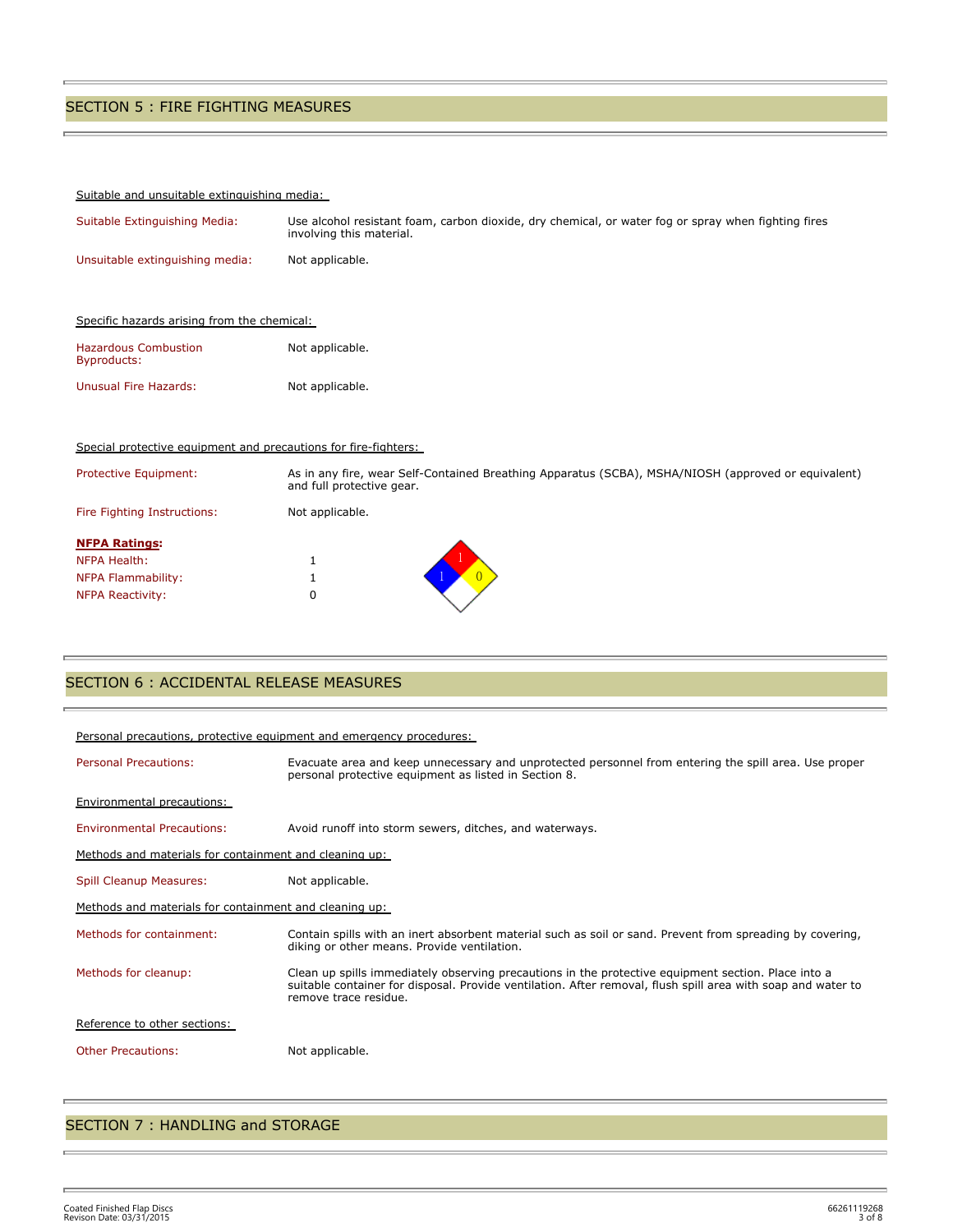#### Precautions for safe handling:

Handling: Use with adequate ventilation. Avoid breathing vapor and contact with eyes, skin and clothing.

Hygiene Practices: Wash thoroughly after handling. Avoid contact with eyes and skin. Avoid inhaling vapor or mist.

#### Conditions for safe storage, including any incompatibilities:

Storage: Store in a cool, dry, well ventilated area away from sources of heat, combustible materials, and incompatible substances. Keep container tightly closed when not in use.

#### SECTION 8: EXPOSURE CONTROLS, PERSONAL PROTECTION

#### EXPOSURE GUIDELINES:

| Ingredient                     | <b>Guideline OSHA</b>                                                                             | <b>Guideline NIOSH</b>                           | <b>Guideline ACGIH</b>                                                                                                                                                        | <b>Quebec Canada</b>                                | <b>Ontario Canada</b>                                       |
|--------------------------------|---------------------------------------------------------------------------------------------------|--------------------------------------------------|-------------------------------------------------------------------------------------------------------------------------------------------------------------------------------|-----------------------------------------------------|-------------------------------------------------------------|
| <b>Inorganic fluorides</b>     | PEL-TWA 2.5 mg/m3                                                                                 | REL-TWA 2.5 mg/m3                                | TLV-TWA 2.5 mg/m3                                                                                                                                                             |                                                     |                                                             |
| Zirconium dioxide              |                                                                                                   |                                                  | TLV-TWA: 10 mg/m3<br>as zirconium<br>compounds                                                                                                                                |                                                     |                                                             |
| Calcium carbonate              |                                                                                                   |                                                  |                                                                                                                                                                               | VEMP-TWA: 10<br>mg/m3 Total<br>particulate/dust (T) |                                                             |
| Crystalline Silica,<br>Quartz  |                                                                                                   |                                                  | <b>TLV-TWA: 0.025</b><br>mg/m3 Respirable<br>fraction $(R)$                                                                                                                   | VEMP-TWA: 0.1<br>mg/m3 Respirable<br>fraction (R)   | OEL-TWAEV: 0.05<br>mg/m3 Respirable<br>fraction $(R)$       |
| Aluminum Oxide,<br>Non-fibrous | PEL-TWA: 5 mg/m3<br>Respirable fraction (R)<br>PEL-TWA: 15 mg/m3<br>Total particulate/dust<br>(T) |                                                  | TLV-TWA: 10 mg/m3                                                                                                                                                             | VEMP-TWA: 10<br>mg/m3 Total<br>particulate/dust (T) | <b>OEL-TWAEV: 10</b><br>mg/m3 Total<br>particulate/dust (T) |
| Ingredient                     | <b>Alberta Canada</b>                                                                             | Mexico                                           | <b>British Columbia</b><br>Canada                                                                                                                                             |                                                     |                                                             |
| Calcium carbonate              | OEL-TWA: 10 mg/m3                                                                                 |                                                  | OEL-TWA: 10 mg/m3<br>Total particulate/dust<br>(T)<br>OEL-TWA: 3 mg/m3<br>Respirable fraction (R)<br>OEL-STEL: 20 mg/m3<br>Total particulate/dust<br>(T)                      |                                                     |                                                             |
| Crystalline Silica,<br>Quartz  | OEL-TWA: 0.1 mg/m3<br>Respirable fraction (R)                                                     | LMPE-PPT: $0.1$ mg/m3<br>Respirable fraction (R) | <b>OEL-TWA: 0.025</b><br>mg/m3 Respirable<br>fraction $(R)$                                                                                                                   |                                                     |                                                             |
| Aluminum Oxide,<br>Non-fibrous | OEL-TWA: 10 mg/m3                                                                                 | MPE-PPT: 0.1 mg/m3<br>Respirable fraction (R)    | OEL-TWA: 3 mg/m3<br>Respirable fraction (R)<br>OEL-TWA: 10 mg/m3<br>OEL-TWA: 10 mg/m3<br>Total particulate/dust<br>(T)<br>OEL-STEL: 20 mg/m3<br>Total particulate/dust<br>(T) |                                                     |                                                             |

Appropriate engineering controls:

Engineering Controls: Use appropriate engineering control such as process enclosures, local exhaust ventilation, or other engineering controls to control airborne levels below recommended exposure limits. Good general ventilation should be sufficient to control airborne levels. Where such systems are not effective wear suitable personal protective equipment, which performs satisfactorily and meets OSHA or other recognized standards. Consult with local procedures for selection, training, inspection and maintenance of the personal protective equipment. Individual protection measures:

Eye/Face Protection: Wear appropriate protective glasses or splash goggles as described by 29 CFR 1910.133, OSHA eye and face protection regulation, or the European standard EN 166.

Skin Protection Description: Chemical-resistant gloves and chemical goggles, face-shield and synthetic apron or coveralls should be used to prevent contact with eyes, skin or clothing.

Respiratory Protection: A NIOSH approved air-purifying respirator with an organic vapor cartridge or canister may be permissible under certain circumstances where airborne concentrations are expected to exceed exposure limits. Protection provided by air purifying respirators is limited. Use a positive pressure air supplied respirator if there is any potential for an uncontrolled release, exposure levels are not known, or any other circumstances where air purifying respirators may not provide adequate protection.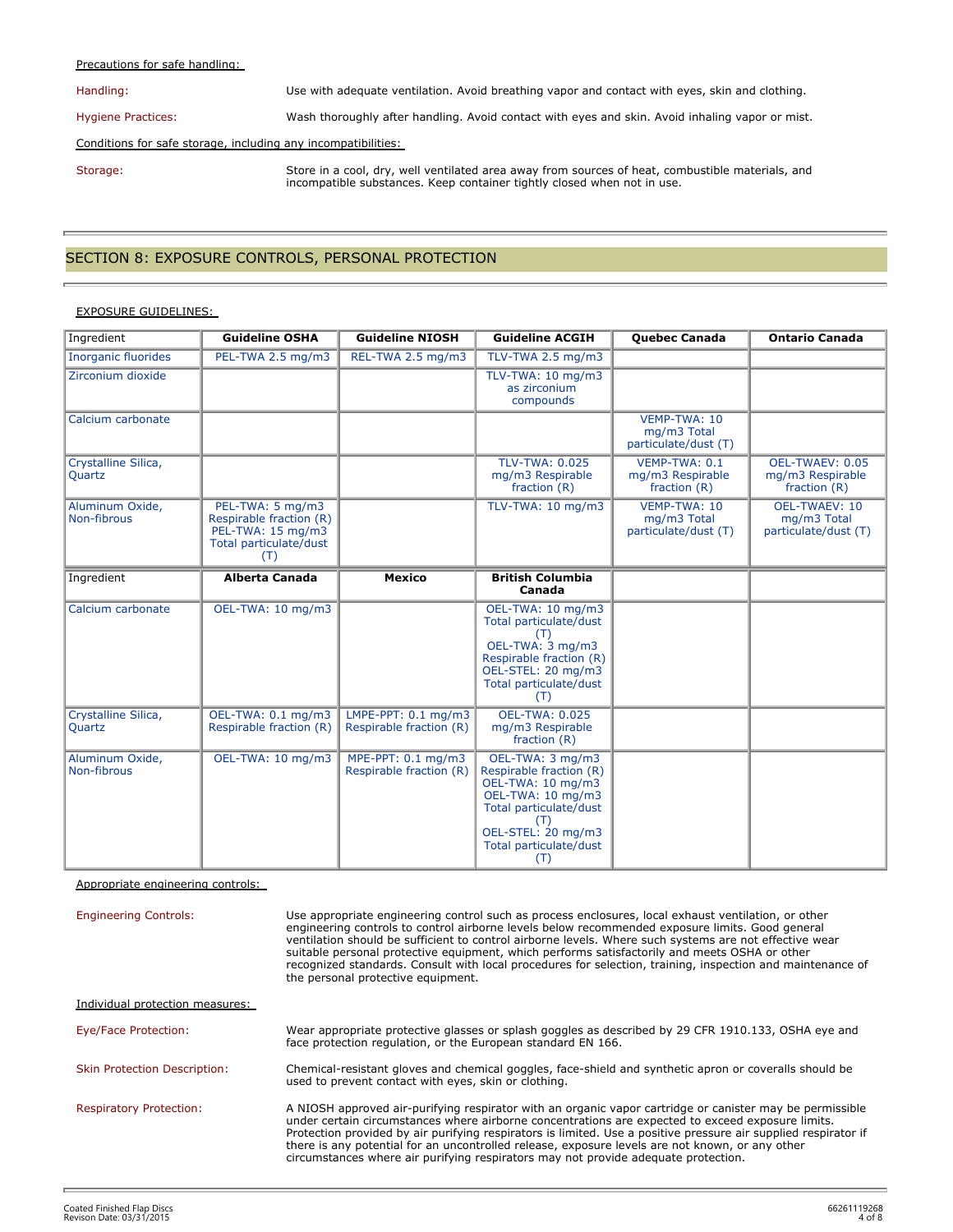# PPE Pictograms:

r.

Other Protective: Facilities storing or utilizing this material should be equipped with an eyewash facility and a safety shower.



## SECTION 9 : PHYSICAL and CHEMICAL PROPERTIES

#### PHYSICAL AND CHEMICAL PROPERTIES:

| Physical State Appearance:                | Solid article.                                                                 |
|-------------------------------------------|--------------------------------------------------------------------------------|
| Color:                                    | Not determined.                                                                |
| Odor:                                     | Odorless.                                                                      |
| <b>Odor Threshold:</b>                    | Not determined.                                                                |
| <b>Boiling Point:</b>                     | Not determined.                                                                |
| <b>Melting Point:</b>                     | Not determined.                                                                |
| Density:                                  | Not determined.                                                                |
| Solubility:                               | Not determined.                                                                |
| Vapor Density:                            | Not determined.                                                                |
| Vapor Pressure:                           | Not determined.                                                                |
| <b>Evaporation Rate:</b>                  | Not determined.                                                                |
| pH:                                       | Not determined.                                                                |
| Viscosity:                                | Not determined.                                                                |
| Coefficient of Water/Oil<br>Distribution: | Not determined.                                                                |
| Flammability:                             | Not determined.                                                                |
| Flash Point:                              | None.                                                                          |
| Lower Flammable/Explosive Limit:          | Not applicable.                                                                |
| Upper Flammable/Explosive Limit:          | Not applicable.                                                                |
| Auto Ignition Temperature:                | Not applicable.                                                                |
| <b>Explosive Properties:</b>              | Excessive dust accumulation could present a potential combustible dust hazard. |
| <b>VOC Content:</b>                       | Not determined.                                                                |

## SECTION 10 : STABILITY and REACTIVITY

| Reactivity:                         |                                                                                     |
|-------------------------------------|-------------------------------------------------------------------------------------|
| Reactivity:                         | Not applicable.                                                                     |
| Chemical Stability:                 |                                                                                     |
| <b>Chemical Stability:</b>          | Stable under normal temperatures and pressures.                                     |
| Possibility of hazardous reactions: |                                                                                     |
| Hazardous Polymerization:           | Not reported.                                                                       |
| Conditions To Avoid:                |                                                                                     |
| Conditions to Avoid:                | Heat, flames, incompatible materials, and freezing or temperatures below 32 deg. F. |
|                                     |                                                                                     |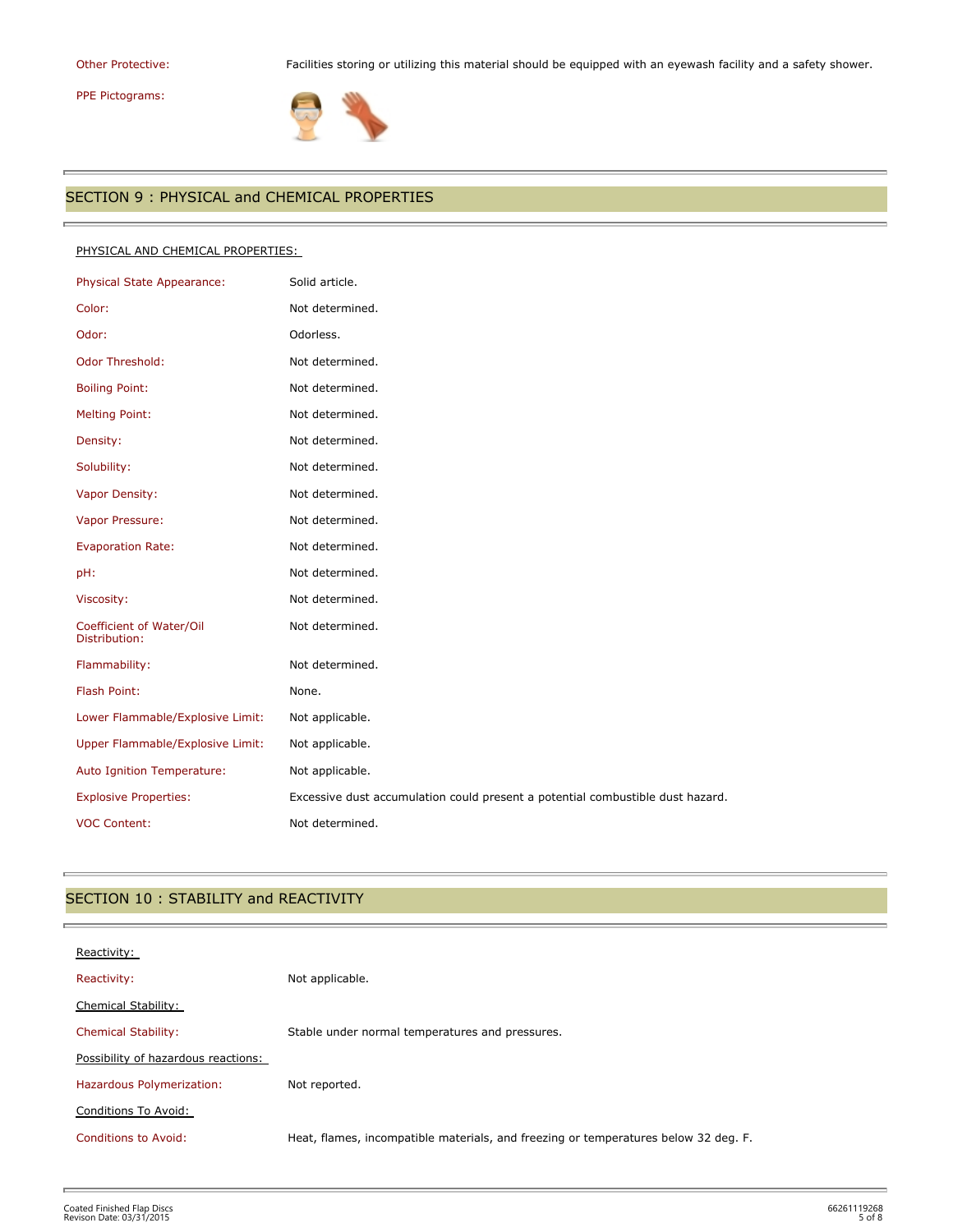#### Incompatible Materials:

Incompatible Materials: Oxidizing agents. Strong acids and alkalis.

Hazardous Decomposition Products:

Special Decomposition Products: Not applicable.

#### SECTION 11 : TOXICOLOGICAL INFORMATION

#### TOXICOLOGICAL INFORMATION:

Acute Toxicity: This product has not been tested for its toxicity.

| <b>Carcinogens:</b>            |                                                           |              |             |             |            |                                                           |
|--------------------------------|-----------------------------------------------------------|--------------|-------------|-------------|------------|-----------------------------------------------------------|
|                                | <b>ACGIH</b>                                              | <b>NIOSH</b> | <b>OSHA</b> | <b>IARC</b> | <b>NTP</b> | <b>MEXICO</b>                                             |
| Aluminum Oxide,<br>Non-fibrous | A4 Not<br>Classifiable as a<br><b>Human</b><br>Carcinogen | No Data      | No Data     | No Data     | No Data    | A4 Not<br>Classifiable as a<br><b>Human</b><br>Carcinogen |

| <b>Zirconium dioxide:</b>           |                                                                                                                                                                                                                                                                                                                                                                                                                            |
|-------------------------------------|----------------------------------------------------------------------------------------------------------------------------------------------------------------------------------------------------------------------------------------------------------------------------------------------------------------------------------------------------------------------------------------------------------------------------|
| <b>RTECS Number:</b>                | ZH8800000                                                                                                                                                                                                                                                                                                                                                                                                                  |
| <b>Epoxy resin:</b>                 |                                                                                                                                                                                                                                                                                                                                                                                                                            |
| <b>RTECS Number:</b>                | SL6475000                                                                                                                                                                                                                                                                                                                                                                                                                  |
| Eye:                                | Eye - Rabbit Standard Draize test.: 100 mg [mild] (RTECS)                                                                                                                                                                                                                                                                                                                                                                  |
| Ingestion:                          | Oral - Rat LD50 : 11400 mg/kg [Behavioral - Somnolence (general depressed activity) Lungs, Thorax, or<br>Respiration - Dyspnea Nutritional and Gross Metabolic - Weight loss or decreased weight gain]<br>Oral - Mouse LD50 : 15600 mg/kg [Behavioral - Somnolence (general depressed activity) Lungs, Thorax,<br>or Respiration - Dyspnea Nutritional and Gross Metabolic - Weight loss or decreased weight gain] (RTECS) |
| <b>Calcium carbonate:</b>           |                                                                                                                                                                                                                                                                                                                                                                                                                            |
| <b>RTECS Number:</b>                | EV9580000                                                                                                                                                                                                                                                                                                                                                                                                                  |
| <b>Crystalline Silica, Quartz:</b>  |                                                                                                                                                                                                                                                                                                                                                                                                                            |
| <b>RTECS Number:</b>                | VV7330000                                                                                                                                                                                                                                                                                                                                                                                                                  |
| <b>Aluminum Oxide, Non-fibrous:</b> |                                                                                                                                                                                                                                                                                                                                                                                                                            |
| <b>RTECS Number:</b>                | BD1200000                                                                                                                                                                                                                                                                                                                                                                                                                  |
| Inhalation:                         | Inhalation - Rat TCLo: 200 mg/m3/5H/28W (Intermittent) [Lungs, Thorax, or Respiration - Structural or<br>functional change in trachea or bronchi; Lungs, Thorax, or Respiration - Chronic pulmonary edema;<br>Related to Chronic Data - death] (RTECS)                                                                                                                                                                     |
| <b>Resin:</b>                       |                                                                                                                                                                                                                                                                                                                                                                                                                            |
| <b>RTECS Number:</b>                | SM8542500                                                                                                                                                                                                                                                                                                                                                                                                                  |
| Skin:                               | Administration onto the skin - Rat LD50 : >2 gm/kg [Details of toxic effects not reported other than<br>lethal dose value ] (RTECS)                                                                                                                                                                                                                                                                                        |
| Ingestion:                          | Oral - Rat LD50 : >5 qm/kg [Details of toxic effects not reported other than lethal dose value ] (RTECS)                                                                                                                                                                                                                                                                                                                   |

### SECTION 12 : ECOLOGICAL INFORMATION

#### Ecotoxicity:

Ecotoxicity: Please contact the phone number or address of the manufacturer listed in Section 1 for information on ecotoxicity.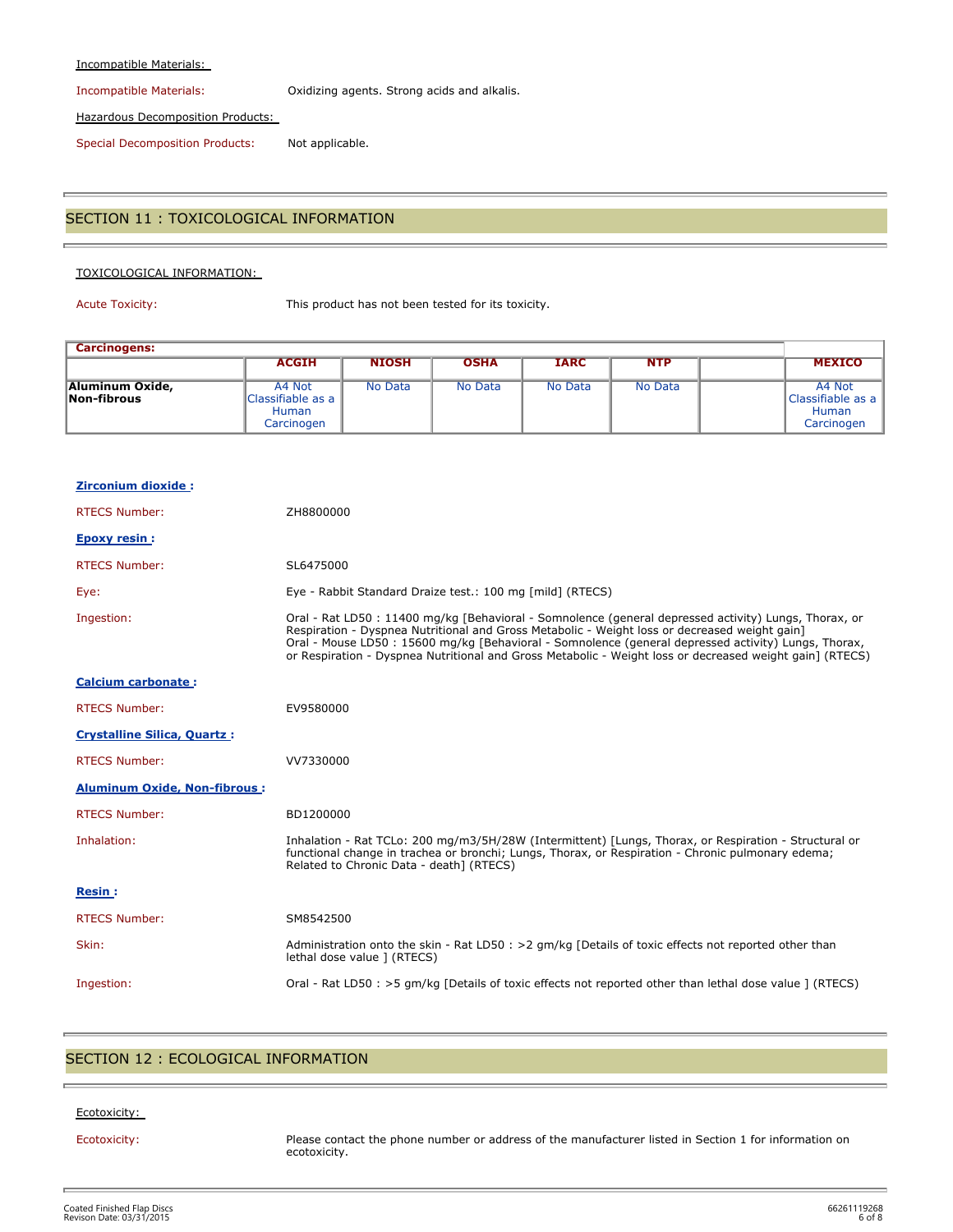## SECTION 13 : DISPOSAL CONSIDERATIONS

#### Description of waste:

Waste Disposal: Consult with the US EPA Guidelines listed in 40 CFR Part 261.3 for the classifications of hazardous waste prior to disposal. Furthermore, consult with your state and local waste requirements or guidelines, if applicable, to ensure compliance. Arrange disposal in accordance to the EPA and/or state and local guidelines.

### SECTION 14 : TRANSPORT INFORMATION

| UN number:                    | Not regulated as hazardous material for transportation. |
|-------------------------------|---------------------------------------------------------|
| UN proper shipping name:      | Not regulated as hazardous material for transportation. |
| Transport hazard class(es):   | Not regulated as hazardous material for transportation. |
| Packing group:                | Not regulated as hazardous material for transportation. |
| Environmental hazards:        | Not regulated as hazardous material for transportation. |
| Special precautions for user: | Not regulated as hazardous material for transportation. |

## SECTION 15 : REGULATORY INFORMATION

Safety, health and environmental regulations specific for the product:

#### **Inventory Status**

|                             | <b>Japan ENCS</b> | <b>South Korea KECL</b> | <b>Australia AICS</b> | <b>Canada NDSL</b> | <b>Canada DSL</b> |
|-----------------------------|-------------------|-------------------------|-----------------------|--------------------|-------------------|
| Zirconium dioxide           |                   |                         |                       |                    | <b>Listed</b>     |
| <b>Epoxy resin</b>          |                   |                         |                       |                    | <b>Listed</b>     |
| Calcium carbonate           |                   |                         |                       | <b>Listed</b>      |                   |
| Crystalline Silica, Quartz  |                   |                         |                       |                    | <b>Listed</b>     |
| Aluminum Oxide, Non-fibrous | $(1) -23$         | KE-01012                | Listed                |                    | <b>Listed</b>     |
| <b>Resin</b>                |                   |                         |                       |                    | <b>Listed</b>     |

|                             | <b>TSCA Inventory</b><br>Status |  |  |
|-----------------------------|---------------------------------|--|--|
| Zirconium dioxide           | Listed                          |  |  |
| Epoxy resin                 | Listed                          |  |  |
| Calcium carbonate           | Listed                          |  |  |
| Crystalline Silica, Quartz  | Listed                          |  |  |
| Aluminum Oxide, Non-fibrous | Listed                          |  |  |
| Resin                       | <b>Listed</b>                   |  |  |

#### **Crystalline Silica, Quartz :**